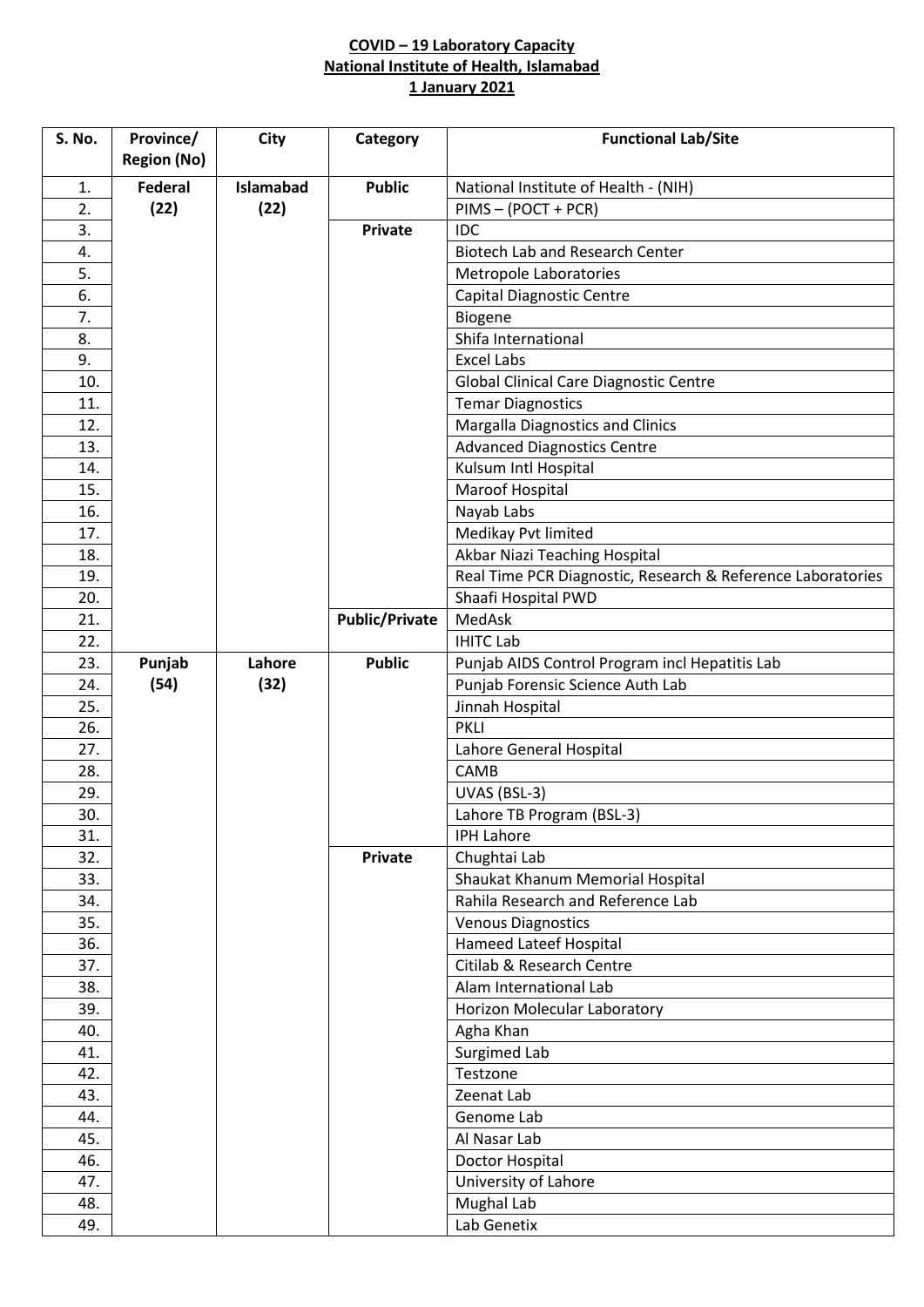| 50.          |                   |                         |                       | Hormone Lab                                 |
|--------------|-------------------|-------------------------|-----------------------|---------------------------------------------|
| 51.          |                   |                         |                       | Lahore Diagnostic Centre                    |
| 52.          |                   |                         |                       | <b>INNOVA Labs and Diagnostics</b>          |
| 53.          |                   |                         | <b>Public/Private</b> | Al-Khidmat Foundation Lab                   |
| 54.          |                   |                         |                       | <b>Bahria Intl Hospital</b>                 |
| 55.          |                   | Rawalpindi              | <b>Public</b>         | Rawalpindi Medical University (Holy Family) |
| 56.          |                   | (10)                    |                       | Benazir Bhutto Hospital (BBH) Rawalpindi    |
| 57.          |                   |                         |                       | Rawalpindi Institute of Cardiology          |
| 58.          |                   |                         | <b>Private</b>        | <b>Premium Diagnostics</b>                  |
| 59.          |                   |                         |                       | Citi Lab                                    |
| 60.          |                   |                         |                       | <b>Fauji Foundation Hospital</b>            |
| 61.          |                   |                         |                       | <b>Health Ways</b>                          |
| 62.          |                   |                         |                       | <b>Twin City Diagnostics</b>                |
| 63.          |                   |                         |                       | Care Laboratories                           |
| 64.          |                   |                         | <b>Public/Private</b> | <b>Bahria Intl Hosp</b>                     |
| 65.          |                   | Wah                     | <b>Public</b>         | POF Hospital                                |
| 66.          |                   | <b>Multan</b>           | <b>Public</b>         |                                             |
|              |                   | (03)                    |                       | <b>Nishtar Medical College</b>              |
| 67.          |                   |                         |                       | Multan TB Program (BSL-3)                   |
| 68.          |                   |                         | <b>Private</b>        | Bakhtawar Amin Medical College              |
| 69.          |                   | <b>Faisalabad</b>       | <b>Public</b>         | <b>Allied Hospital</b>                      |
| 70.          |                   | (02)                    | <b>Private</b>        | Abwa Hospital & Research Centre             |
| 71.          |                   | Wazirabad               | <b>Public</b>         | Trauma Centre THQ (BSL-3)                   |
| 72.          |                   | <b>Bahawalpur</b>       | <b>Public</b>         | Civil Hospital                              |
| 73.          |                   | <b>DG Khan</b>          | <b>Public</b>         | <b>DHQ</b>                                  |
| 74.          |                   | <b>Muzaffargar</b><br>h | Private               | Erdogan - (Indus) Hospital                  |
| 75.          |                   | Sargodha                | <b>Private</b>        | Khan Lab                                    |
| 76.          |                   | <b>Sialkot</b>          | <b>Private</b>        | Pak Medical Centre (PMC Laboratory)         |
|              |                   |                         |                       |                                             |
| 77.          | <b>Sindh (38)</b> | Karachi (32)            | <b>Public</b>         | Dow University, Ojha                        |
| 78.          |                   |                         |                       | PCMD Karachi University                     |
| 79.          |                   |                         |                       | Liagat National Hospital                    |
| 80.          |                   |                         |                       | Civil Hospital                              |
| 81.          |                   |                         |                       | Jinnah PG Medical Institute                 |
| 82.          |                   |                         |                       | <b>SIUT</b>                                 |
| 83.          |                   |                         |                       |                                             |
| 84.          |                   |                         |                       | Civil Hospital North Karachi<br><b>NIBD</b> |
| 85.          |                   |                         | <b>Private</b>        | <b>AKUH</b>                                 |
|              |                   |                         |                       |                                             |
| 86.<br>87.   |                   |                         |                       | Chughtai                                    |
|              |                   |                         |                       | Ziauddin Hospital                           |
| 88.          |                   |                         |                       | Essa Lab                                    |
| 89.          |                   |                         |                       | Rahila Research and Reference Lab           |
| 90.          |                   |                         |                       | <b>Community Health Solutions (CHS)</b>     |
| 91.          |                   |                         |                       | Al Khidmat Diagnostic Center & Blood Bank   |
| 92.          |                   |                         |                       | Mosajee                                     |
| 93.          |                   |                         |                       | Children Hospital                           |
| 94.          |                   |                         |                       | <b>Cancer Foundation Hospital</b>           |
| 95.          |                   |                         |                       | South City                                  |
| 96.          |                   |                         |                       | <b>Advanced Lab</b>                         |
| 97.          |                   |                         |                       | One Health Lab                              |
| 98.          |                   |                         |                       | Karachi Laboratory Diagnostic Centre        |
| 99.          |                   |                         |                       | Hashmanis                                   |
| 100.         |                   |                         |                       | OMI                                         |
| 101.         |                   |                         |                       | <b>SindLab Diagnostics</b>                  |
| 102.         |                   |                         |                       | Taba Heart                                  |
| 103.<br>104. |                   |                         |                       | Reliance Diagnostics, Laboratory<br>Citilab |